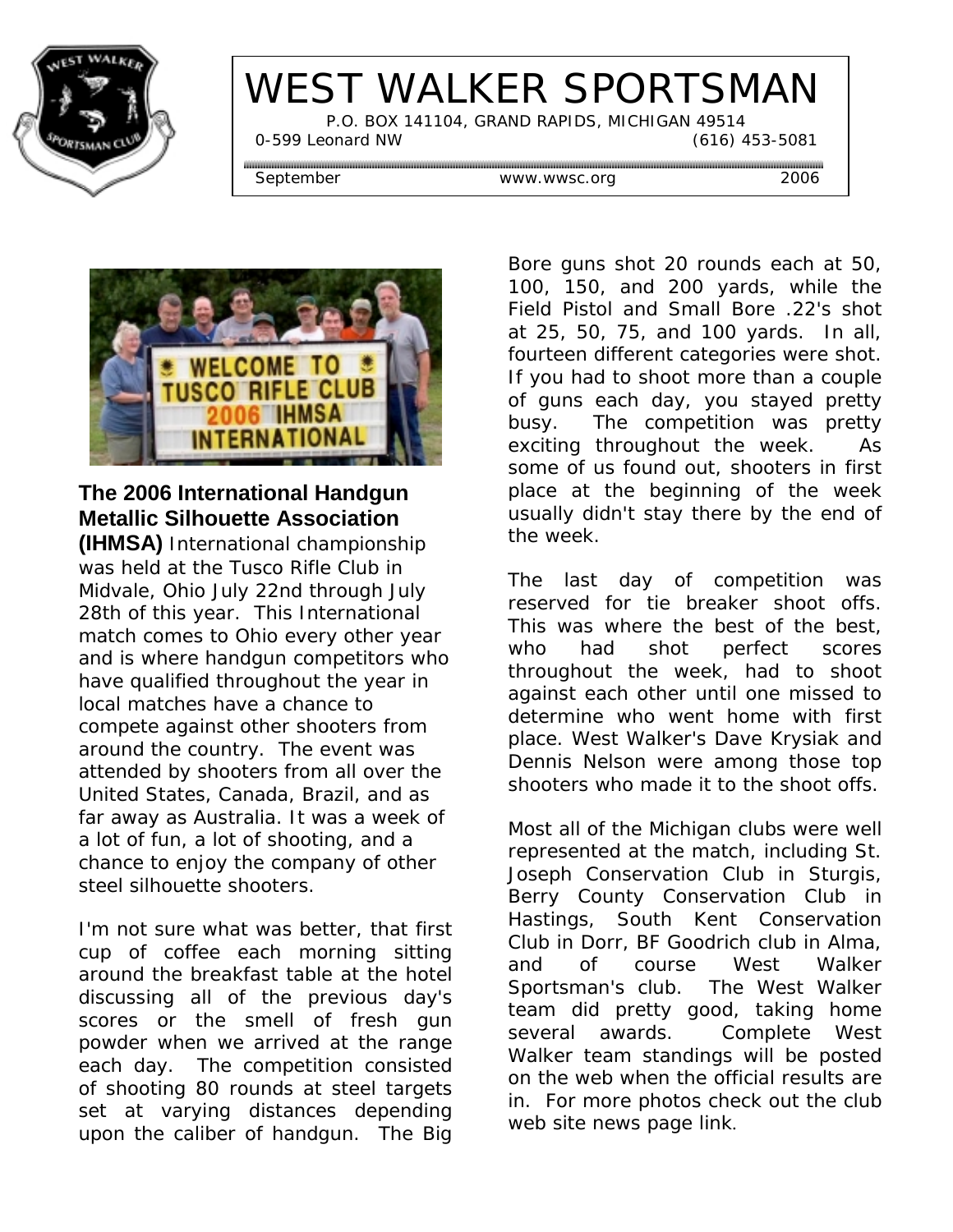### **Plate Shoot**

It was a beautiful day for shooting and a lot of you showed up to do just that. We had 25 shooters try their hand at hitting those steel plates. Adam Boynton burned up the course with a total score of 55.85 seconds on the Main Event. Great shooting, Adam. In the El Presidente course Frank Zimmerer did an outstanding job with a score of 29.73 seconds. If I didn't know you Frank, I would swear you got a ringer to shoot for you. Good going. You could tell that we hadn't shot the El Presidente all summer, because there were a lot of misses. With each miss adding 10 seconds to your score, there were some great runs that didn't turn out so great. Hopefully everybody will remember to aim when we have it next month.

 On a more serious note, there was a problem today when some people asked to shoot through because they had to leave early. Normally it was only one or two people who did this in the past and it was not an issue. But today there were nine people who did this and others got rightfully upset. The Plate Shoot Committee had a meeting after the match and it was unanimously decided that this will not be allowed in the future. Everybody will wait their turn and nobody will get preferential treatment. The match tries to start at 10:00 and usually ends around 2-3:00, depending on the amount of people shooting. Please plan your day accordingly. If you have to leave early because of a previous engagement, you will get a DNF. It's not like getting a DNF is some sort of loser designation. It just means that for some reason or another you were unable to finish the course. Come back next month and try again speaking of which, our next match will be on Sat. Sept. 9th. Please tell your friends about it and invite them to check it out. They might try it and find there having as much fun as you are. Finally, I want to thank everybody who helped set it up and tear it down. Without your help this would not be possible to put on. If you have any questions or need to contact me, you can reach me at pl8shootr@aol.com Thanks again, and remember, keep that finger out of the trigger guard until the sights are on the target. See ya next month. Chris Hackett

## **Membership**

**For membership questions or renewal, or if you missed a copy of the newsletter contact: Rich Vander Meer at 453-3255 or, by email at rlvandermeer@comcast.net**

**Big Gun Raffle**<br>Aug. 29, 2006 raffle winner was # 284 John Benson. He won a Win. Model 94, 44mag. Rifle. And #247 Joe Anderson won a Pistol.

### **RYLEE'S ACE HARDWARE 1121 Michigan Street NE, near Fuller 452-0724**  *New and Used Firearms*  **Large Selection of :**

**Ammo Reloading Supplies Holsters Electronic Sights Scopes Cleaning Equip.** 

# **Note to All Members:**

Range improvements have been slow going President Ed Stone has been working directly with the contractor to get this work done as soon as possible.

## **Use of the Charter range 50 & 100 yards**

**only** will be allowed until the new ranges are open. However, on the charter range **shoot**

**only at the target boards.** Shooting in any other areas and direction is prohibited, and **shooting anything other than**

**paper targets is prohibited.**

**Newsletter editor: Russ Hodder rhodders@comcast.net 616-453-6220**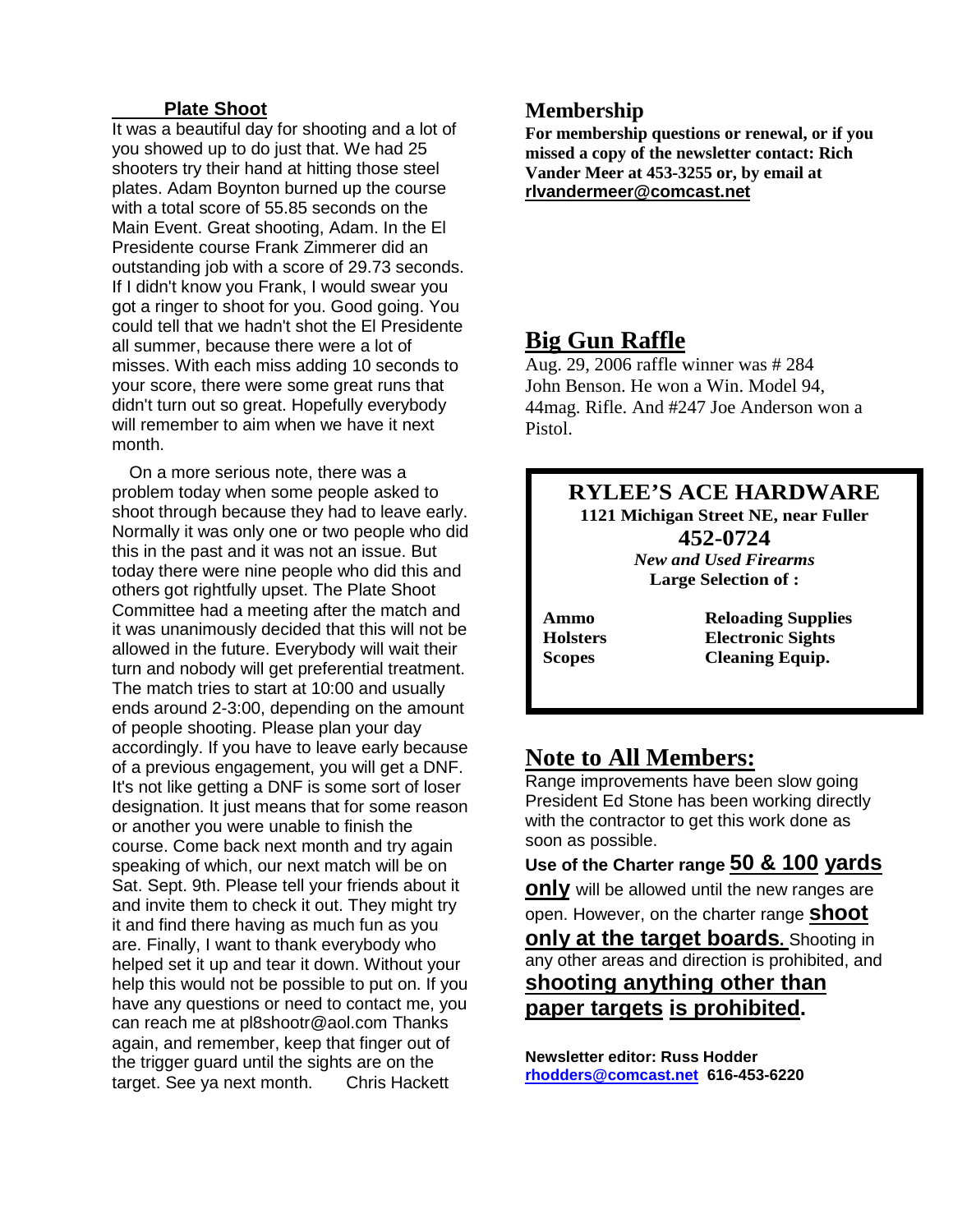|                                                                  | <b>September</b>                            |                                                            |                                                          | 2006                                                                       |                  |                                                                                                       |
|------------------------------------------------------------------|---------------------------------------------|------------------------------------------------------------|----------------------------------------------------------|----------------------------------------------------------------------------|------------------|-------------------------------------------------------------------------------------------------------|
| Sun                                                              | Mon                                         | Tue                                                        | Wed                                                      | Thu                                                                        | Fri              | Sat                                                                                                   |
|                                                                  |                                             |                                                            |                                                          |                                                                            | $\mathbf 1$      | $\overline{2}$<br>Trap & Skeet<br><b>10AM-2PM</b>                                                     |
| $\overline{3}$<br>Trap $\&$<br><b>Skeet</b><br><b>10AM-2PM</b>   | $\overline{\mathbf{4}}$<br><b>Labor Day</b> | $\overline{5}$<br><b>NWTF</b><br><b>Meeting</b><br>7:00 PM | $6\overline{6}$<br>Trap & Skeet<br>9AM-12:00<br>6PM-10PM | $\overline{7}$<br>West<br>Michigan<br><b>Duck</b><br><b>Hunters</b><br>7PM | $\underline{8}$  | $\boldsymbol{9}$<br>Women in the<br><b>Outdoors</b> has<br>the club for<br>the day<br><b>7AM-6PM</b>  |
| 10<br>Trap &<br><b>Skeet</b><br><b>10AM-2PM</b>                  | 11                                          | <u>12</u>                                                  | 13<br><b>Trap &amp; Skeet</b><br>9AM-12:00<br>6PM-10PM   | <u>14</u><br><b>WWSC</b><br><b>Charter</b><br><b>Meeting</b><br>7:30PM     | 15               | 16<br><b>Trap &amp; Skeet</b><br><b>10AM-2PM</b><br><b>IHMSA</b><br><b>Silhouette</b><br><b>Match</b> |
| 17<br>Trap &<br><b>Skeet</b><br><b>10AM-2PM</b>                  | <u>18</u>                                   | 19                                                         | 20<br>Trap & Skeet<br>9AM-12:00<br>6PM-10PM              | 21                                                                         | 22               | 23<br><b>Trap &amp; Skeet</b><br><b>10AM-2PM</b>                                                      |
| 24<br>Trap $\&$<br><b>Skeet</b><br><b>10AM-2PM</b><br><b>Oct</b> | 25                                          | 26<br><b>WWSC</b><br><b>Board</b><br><b>Meeting</b><br>7PM | 27<br>Trap & Skeet<br>9AM-12:00<br>6PM-10PM              | $\underline{28}$                                                           | 29               | 30<br><b>Trap &amp; Skeet</b><br>10AM-2PM<br><b>Pistol Range</b><br><b>Rented</b><br><b>9AM-12</b>    |
| Trap $\&$<br><b>Skeet</b><br><b>10AM-2PM</b>                     | $\overline{2}$                              | $\overline{3}$<br><b>NWTF</b><br><b>Meeting</b><br>7:00 PM | $\overline{4}$<br>Trap & Skeet<br>9AM-12:00<br>6PM-10PM  | $\overline{5}$<br>West<br>Michigan<br><b>Duck</b><br><b>Hunters</b><br>7PM | $6 \overline{6}$ | 7<br>Trap & Skeet<br>10AM-2PM                                                                         |
| 8<br>Trap &<br><b>Skeet</b><br><b>10AM-2PM</b>                   | $\overline{2}$                              | 10                                                         | 11<br>Trap & Skeet<br>9AM-12:00<br>6PM-10PM              | 12                                                                         | 13               | 14<br><b>Trap &amp; Skeet</b><br>10AM-2PM                                                             |